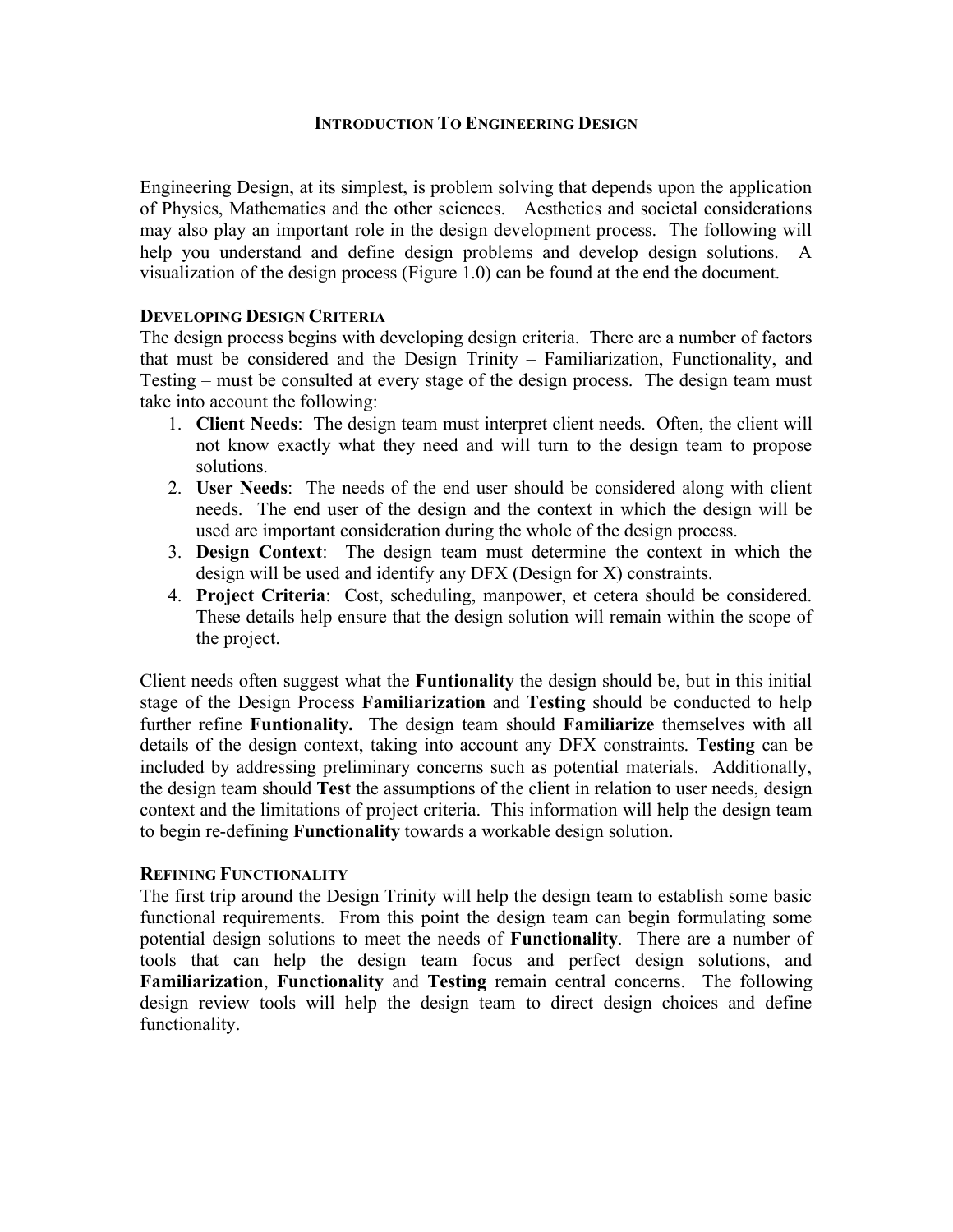**It is important to remember that at any time during the design process the design team is free to re-evaluate the decisions they have made and make changes to them. The following tools will help the design team identify potential problems early on, allowing them to address them before they become major issues.**

- 1. A **Prioritization Matrix** (in this tool box) can help the design team weight the relative importance of design criteria, allowing them to focus and agree on important design decisions. Further **Familiarization** should be conducted to ensure that all design criteria are properly weighted and not in conflict with the design context or any societal, socio-economic, or geographic issues etc.
- 2. An **Evaluation Matrix** (in this tool box) can help the design team determine which design options have the greatest potential to meet the established design criteria. This will help to further define the **Functionality**. **Familiarization** should again verify the appropriateness of the design options.
- 3. The **Design Criteria Checklist** (in this tool box) allows the design team to ensure that all design criteria are valid and accurate and appropriately address the client and user needs.
- 4. **Failure Modes and Effects Analysis** (in this tool box) can help the design team identify potential design problems before they become costly mistakes. The specific details of **Familiarization** and **Functionality** must be considered when conducting FMEA. The results of FMEA requires **Testing** of specific parts, components, materials etc.

# **TESTING DESIGN CRITERIA**

The information the design team gathers while moving through the Design Trinity helps them to establish a list of design criteria. Design criteria address all aspects of the design problem from what it must look like to appeal to the end user to what the budget will allow for, and from gear ratios to system controls. Before the design team moves on to testing design options, they should have a list of criteria the design, or its component parts, will fulfill. The list of design criteria does not need to be exhaustive, but it should indicate the direction of the solution path.

Design criteria must be tested. Testing must prove that the criteria will be fulfilled by the proposed design solution. Should testing fail to verify design criteria, another design solution must be found. This will often require that the design team cycle back to the earlier stages of the design process.

## **TESTING DESIGN OPTIONS**

Having been through the Design Trinity twice already and established and tested design criteria, the design team should have a clear idea of the functional requirements of the design problem before they begin any focused component, mechanism, or part testing. Individual components, mechanisms, and parts must be tested individually before any large scale testing of the complete design is attempted. The design team may find it useful to prioritize the components, testing those which impact the rest of the design first.

Testing Design Options will result in one of two outcomes:

1. Testing verifies that the component fulfills the functional requirements.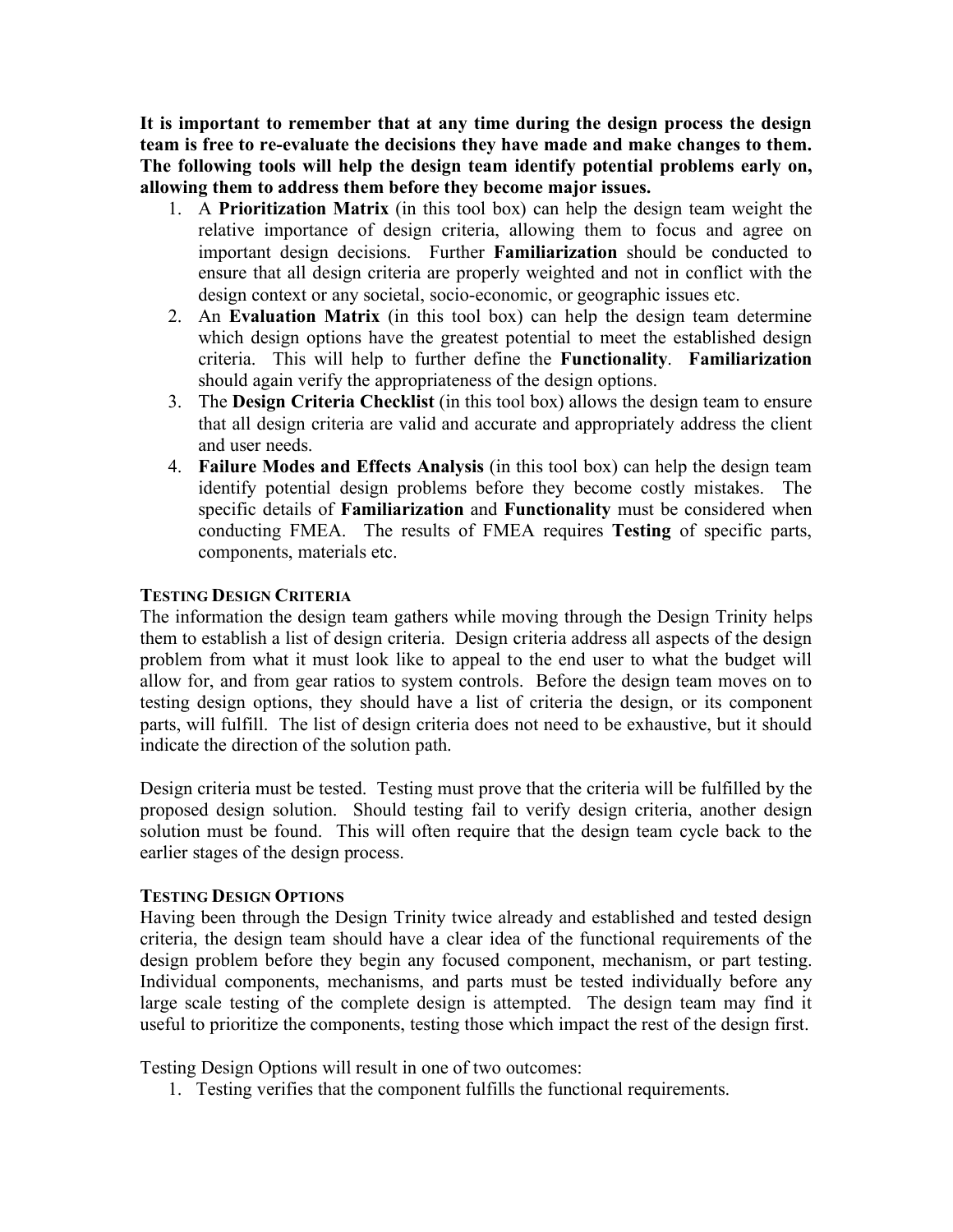2. Testing indicates that the component does not meet with functional requirements. **If testing verifies** the component the design team should consult the information acquired during **Familiarization** and verify the appropriateness of the component. The **Functionality** should also be verified to ensure that the component is fully compliant with all details of the design problem. Even though the part has been verified by testing, if new information indicates that the part does not comply, the design team must alter the component, or the whole of the design if necessary, looping back to the initial stages of the design process. If the design team does not find any problems, other components can then be tested.

**If testing does not verify** the component, the design team must cycle through the Design Trinity to identify the source of the problem and how to proceed.

- 1. **Familiarize** with the results of the test and perform necessary analysis. What aspect of the component failed? Is this failure likely to occur in other parts? Perform FMEA and re-define **Functionality** as necessary, verifying any changes to functionality with **Familiarization** and **Testing**.
- 2. How will the **Functionality** be affected by the failure of the part? What is the impact to the other components? Does **Functionality** need to be re-defined? The design team may want to re-consider other design options.
- 3. **Test** other primary components of the design option.
	- a. Do they fulfill the functional requirements? If yes, should the component that failed be modified?
	- b. If the testing of other components does not produce favorable results, is there another design option that will fulfill the design problem?
- 4. **Modify component/design option.** When all components of the Design Trinity have been considered the design team can modify parts and design decisions to correct the failed component.

The design team should continue in this manner until all components have been tested ensuring that all part modifications are verified by Familiarization, Functionality, and Testing. When all components are verified, the whole device should be tested. Again, any problems that result from testing the device should be approached via the Design Trinity according the procedure outlined above for component testing.

## **ARRIVING AT A DESIGN SOLUTION**

By cycling through the Design Trinity, the design team will arrive at a workable design solution. Although it may require multiple trips through Familiarization, Functionality and Testing, these steps will lead to a successful design solution.